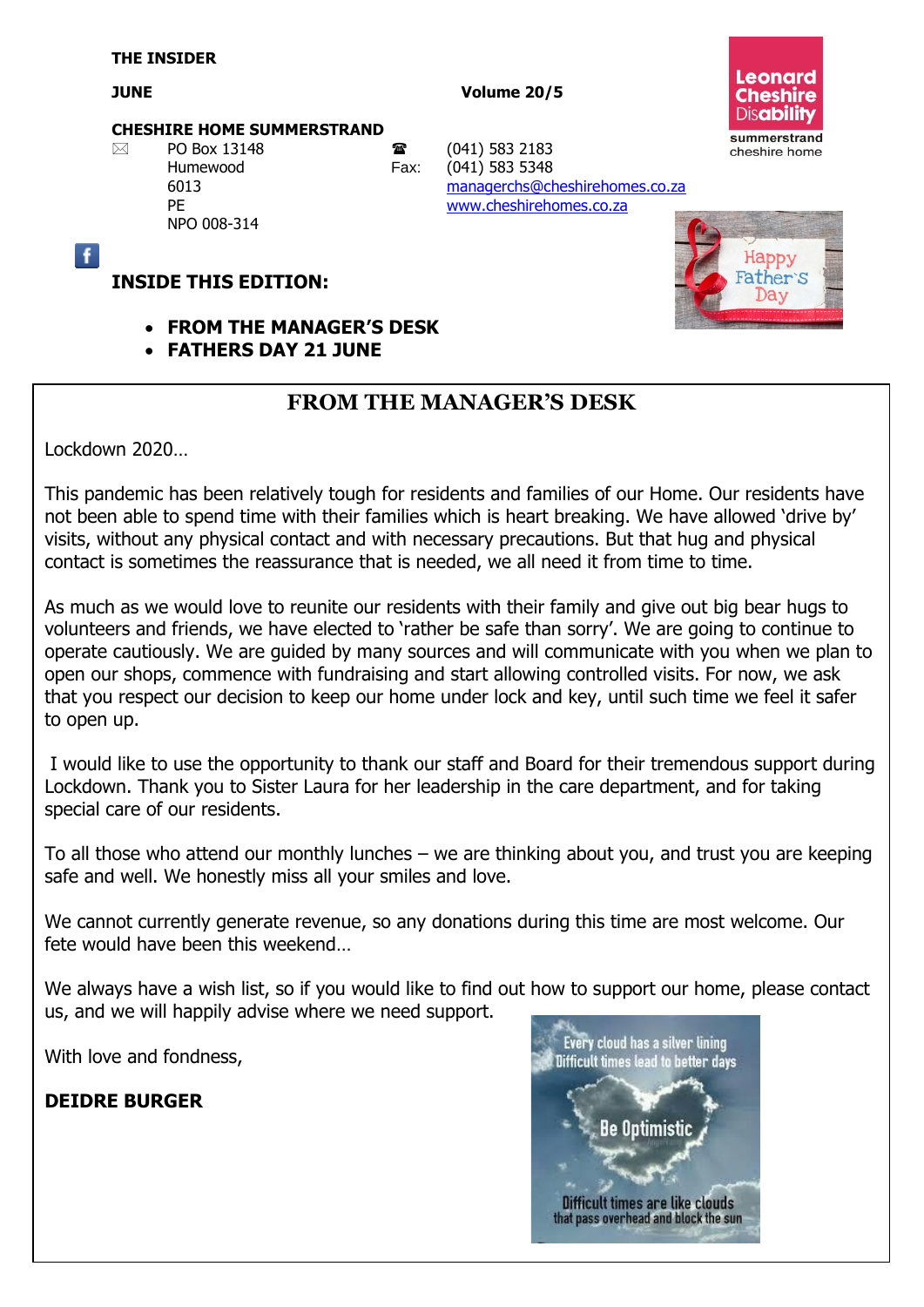| <b>FUNDRAISING REPORT (APRIL 2020)</b>                                                                                                                                                                    |                                                                                                         | <b>THANK YOU STAFF</b>                                                                                                                                                                                                                                                                                                                                                                                                         |
|-----------------------------------------------------------------------------------------------------------------------------------------------------------------------------------------------------------|---------------------------------------------------------------------------------------------------------|--------------------------------------------------------------------------------------------------------------------------------------------------------------------------------------------------------------------------------------------------------------------------------------------------------------------------------------------------------------------------------------------------------------------------------|
| <b>FUNDRAISING:</b><br><b>WOT NOT SHOP</b><br><b>CLOTHES GALORE</b><br>SPONSORSHIP (DB & LM)<br><b>GUEST ROOM</b><br>PHILLIP J V RENSBURG<br>(BACK-A-BUDDY)<br><b>JOHN EDWARDS TRUST</b><br>(EASTER EGGS) | R <sub>4</sub> 689<br>R <sub>1</sub> 130<br>R7 168<br>R750<br>R <sub>27</sub> 619<br>R <sub>1</sub> 200 | We are very grateful to the staff for the<br>amazing support and respect shown to<br>each other and the residents during this<br>lockdown period.<br>It has been extremely stressful, yet<br>commitment and loyalty has shone<br>through and the lives of our residents<br>prioritized.<br>Sacrifices were made to ensure that we<br>all stay safe, and hopefully we will<br>continue in this fashion, unaffected and<br>safe. |
| <b>DONATIONS:</b><br><b>DOLFYNTJIE SKOOL</b><br><b>CHESHIRE VILLAGE TRUST</b><br><b>BRIAN &amp; SHARON NEL</b><br>THE LORD OUR SHEPHERD<br>MY SCHOOL CARD                                                 | <b>R50</b><br>R <sub>100</sub> 000<br>R <sub>2</sub> 500<br>R5 000<br>R716                              |                                                                                                                                                                                                                                                                                                                                                                                                                                |

# **THIS & THAT**

\* **Staff members** on **leave** this month: **Amanda Twani** (Care Worker) and **Gloria Sonyabashe** (Care Worker) – wishing them both a well-deserved rest!

\* **BOOK SHOP**: The little red container next to the charity shops will soon undergo a facelift – **renovations will be** generously sponsored by the **Rotary Club of Algoa Bay** – and it will be transformed into a book shop! We are appealing to **anyone interested** to **paint some murals on the outside** of this container once all the renovations are complete.

\* **PIZZA DAY**: On lockdown **day 50**, residents were treated to delicious **Roman's Pizza** – generously sponsored by volunteer **Mark Rudd** – our thanks to Mark for the wonderful gesture!

\* **CONDOLENCES**: Our sincere condolences to **staff member Gloria Sonyabashe** on the passing of her **mother** in May. We pray that God will comfort the family during their time of great sadness.

\* Our residents have been participating in various **arts & crafts activities** at the Home since lockdown - special mention to the **Bullocks** for their generous donation of goodies for some of the activities!

## **300 CLUB 2020**

Our 300 Club fees for 2020 are a **once-off payment** of **R120 per year**. There are **monthly draws of R300 (1st), R150 (2nd), and R75 (3rd)** for members!

At the end of each year one lucky member stand the chance of winning **R1 000**! Our aim for 2020 is **to have 300 members**…we already have **146 members** to date (2 June)! Please support this worthy cause – see attached 300 Club form for 2020!

## **APRIL WINNERS:**

1. CAROLYN DAY (3)

- 2. ETIENNE RABE (121)
- 3. GIANNA DOUBELL (139)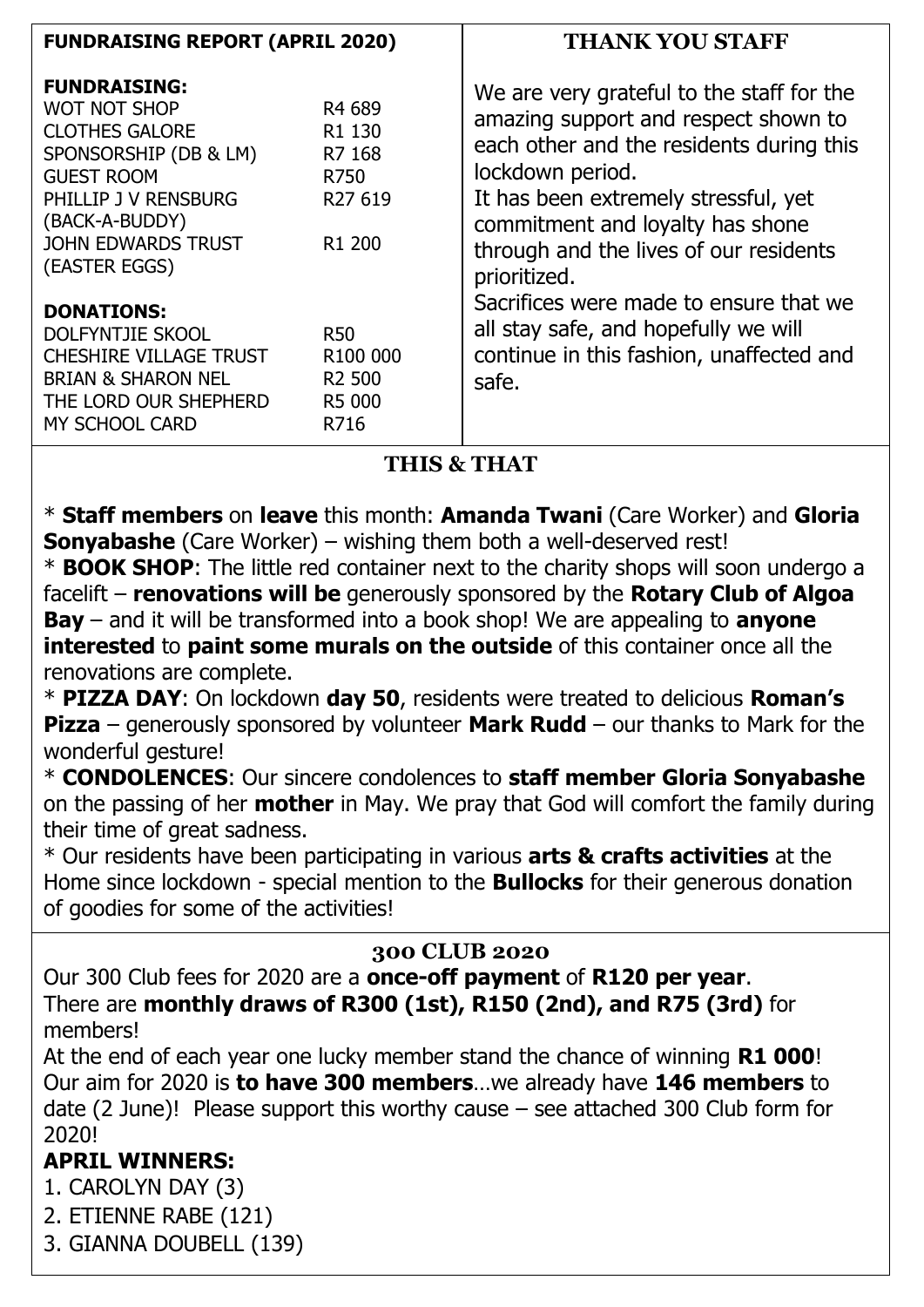### **PLEASE DIARIZE AND KEEP US IN YOUR THOUGHTS! POST LOCKDOWN FETE!!!**

#### **CHESHIRE HOME SUMMERSTRAND'S ANNUAL FETE** is scheduled for **Saturday 28 NOVEMBER at 7 Gomery Avenue, Summerstrand**

We firstly thank you for the generous support you have given Cheshire Home Summerstrand over a number of years through our Fete - you have been a wonderful friend to the Home.

The importance of a **successful fete** is essential for the Home as fundraising continues to be difficult. We so plan to have a **bumper fete** for the direct benefit of our 57 profoundly disabled residents and 23 disabled children at Khaya Cheshire. We kindly ask for your support again and a **formal appeal to follow shortly**!

As a registered PBO, we are able to provide an **18 A receipt for any donation**  (financial) received and this allows for tax benefit for the donation. Please feel free to request such a receipt for your donation.

## **DONATIONS (APRIL/MAY 2020):**

- \* NUMEROUS DONATIONS OF "**GIFTS IN KIND**" FROM **VARIOUS DONORS** FOR THE RESIDENTS AND CHARITY SHOPS
- \* **DIESEL** FROM **SASOL SUMMERSTRAND**
- \* A VARIETY OF **FOOD STOCK** FROM **FAMOUS BRANDS**
- \* **MUSHROOMS** FROM **SNOWCAP MUSHROOMS**
- \* **YOGURT AND FRUIT JUICE** FROM **COMMUNITY CHEST PE**
- \* 10 WINTER BLANKETS, FACE MASKS FOR STAFF AND HAND SANITISER FROM THE  **ISLAMIC MEDICAL ASSOCIATION OF PE AND SANZAF PE**
- \* WEEKLY **MILK DONATION** FROM **ST LAWRENCE** TRADING
- \* **GROCERIES** FROM **HEALING HANDS**
- \* **HANDMADE FACIAL MASKS** FROM **VARIOUS DONORS**
- **\* FOGGING OF PREMISES** BY **ENGOZA HYGIENE**
- **\* GROCERIES** FROM **VARIOUS DONORS** THROUGH **CHECKERS GREENACRES** AND **GREENACRES SHOPPING CENTRE**
- **\* LUNCH MEALS** FOR **NURSING STAFF** FROM **THIS IS EAT**
- **\* VARIOUS GOODS FOR WOT NOT SHOP** FROM **CHECKERS GREENACRES**
- **\* SOUP** FROM **CAPE RECIFE HIGH SCHOOL**
- **\* PERSPEX SCREEN FOR OFFICE** FROM **PLASTIC CONCEPTS**

"**WOKS FOR WHEELS**" A **WELFIT ODDY PROJECT** MADE BY RESIDENTS OF CHESHIRE HOME SUMMERSTRAND MADE FROM **316 STAINLESS STEEL** WITH **3 DETACHABLE LEGS R400** each **ORDERS: 041 583 2183 OR [managerchs@cheshirehomes.co.za](mailto:managerchs@cheshirehomes.co.za)**

#### **THOUGHT OF THE MONTH**

"Nothing will change until you step out in faith and take uncomfortable, challenging action." ~**John Di Lemme**~